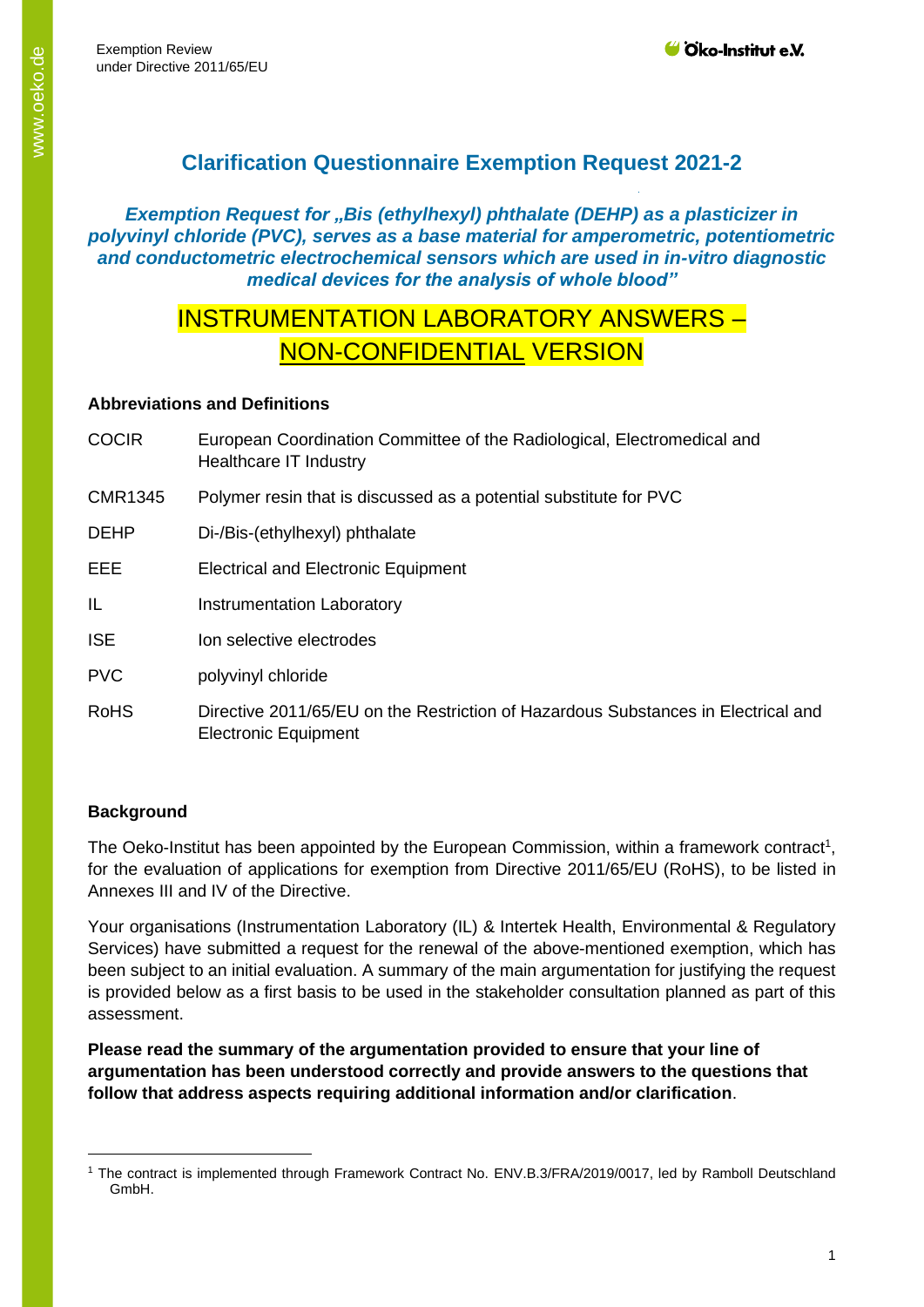## **1. Summary of argumentation of applicant on the justification of the exemption**

## **1.1. Background**

DEHP is used as a plasticizer for the resin formulation of PVC. This polymer serves as a basis for disposable cartridges and sensor cards for electrochemical measurements of biochemical analytes and parameters in human blood such as pH, pCO2, Na+, K+, Ca2+ or lactate.

The EEE in which the sensor cards are used in and for which Instrumentation Laboratory (hereafter referred to as IL) and Intertek Health, Environmental & Regulatory Services (hereafter referred to as Intertek) request the exemption for IL's GEM Premier 4000 diagnostic medical analyser. The application belongs to EEE Cat. 8. The request does not cover any other uses of DEHP containing PVC.

The applicant requests a new exemption for the described use of DEHP in PVC for sensor cards for the GEM Premier 4000 proposing the following wording "Bis (ethylhexyl) phthalate (DEHP) as a *plasticizer in polyvinyl chloride (PVC), serves as a base material for amperometric, potentiometric and conductometric electrochemical sensors which are used in in-vitro diagnostic medical devices for the analysis of whole blood*".

The exemption is requested for EEE Cat. 8 for a validity period of three years.

#### **History of the exemption**

In the RoHS Pack 17 study in 2019/20, COCIR had requested a new exemption for "*Bis (ethylhexyl) phthalate (DEHP) in ion selective electrodes for point of care analysis of ionic substances in human body fluids".* The study recommended to grant the exemption for Annex IV with a slightly adapted wording: "*Bis(2-ethylhexyl) phthalate (DEHP) in ion selective electrodes applied in point of care analysis of ionic substances present in human body fluids and/or in dialysate fluids*".

The wording in the Draft Commission Delegated Directive as set out in Commission Document  $C(2021)$  5868 final, dated Brussels, 11.08.2021<sup>2</sup> is identical to the recommendation given by the consultant in RoHS Pack 17 report ("Bis(2-ethylhexyl)phthalate(DEHP) in ion-selective electrodes applied in point of care analysis of ionic substances present in human body fluids and/or in dialysate fluids. Expires on 21 July 2028"). Provided the Draft Commission Delegated Directive is adopted as drafted this exemption shall be granted for a validity period of seven years.

Due to differences in wording of the future Ex. 45 Annex IV and the wording of the requested exemption, it needs to be clarified if the present exemption request is an extension of scope or already covered under the Pack 17 exemption or made in light of lacking knowledge on the status of the Ex.

#### **Volume of DEHP to be placed on the EU market through the exemption**

The amount of the substance entering the EU market annually through the application for which the exemption is requested is stated to be 1-10 kg.

<sup>2</sup> [https://ec.europa.eu/transparency/documents-register/detail?ref=C\(2021\)5868&lang=en](https://ec.europa.eu/transparency/documents-register/detail?ref=C(2021)5868&lang=en) (last accessed 29.10.2021)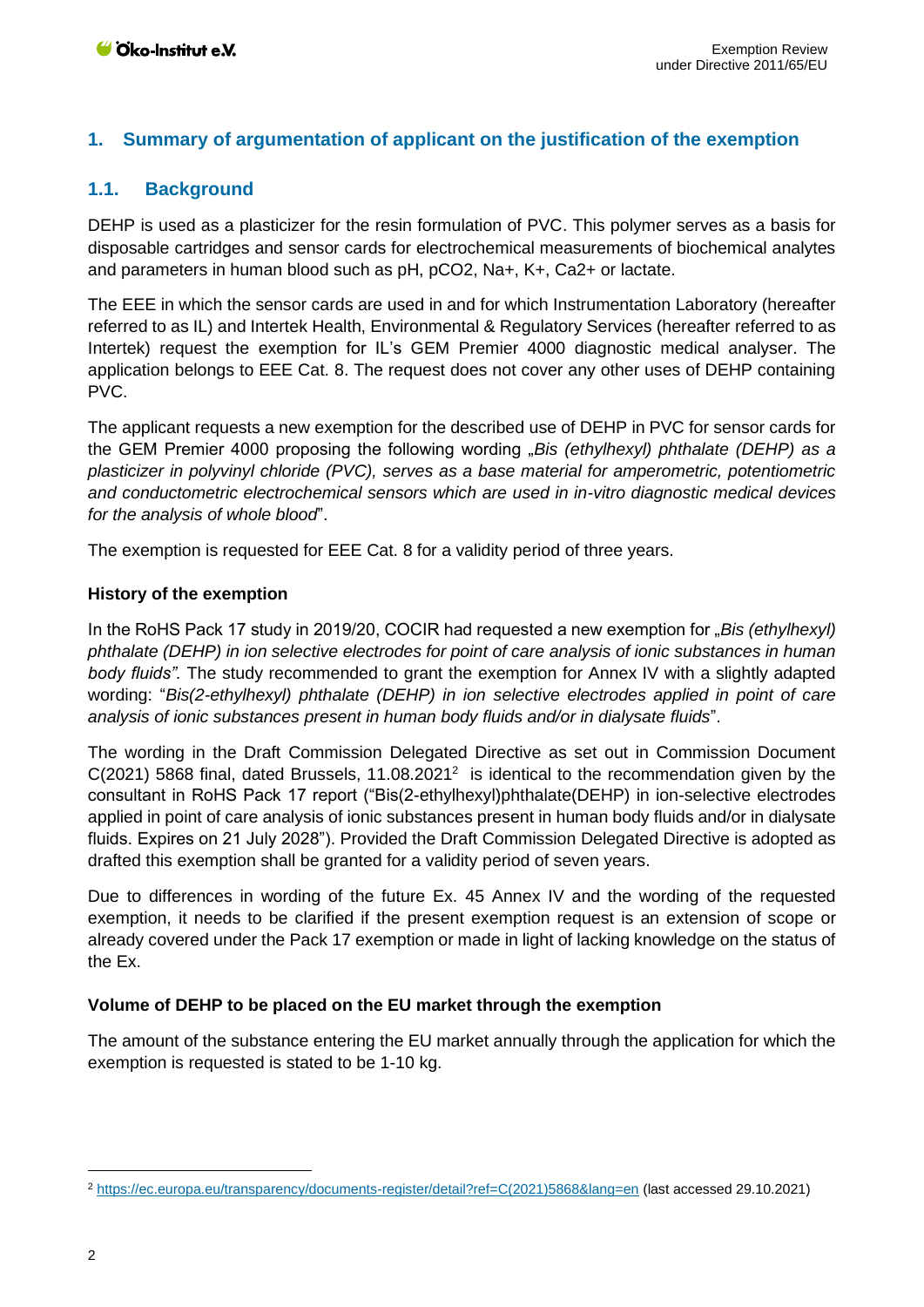# **1.2. Technical description**

The applicant manufactures a diagnostic medical analyser, the GEM Premier 4000. The instruments are used to measure the blood of patients and provide an accurate measurement of specific analytes. The applicant details pH, pCO2, PO2, Na+, K+, Ca 2+, Cl-, glucose, lactate and hematocrit in this respect.

Regarding the component in which DEHP is used, the applicant specifies that '*the heart of the GEM Premier 4000 is the sensor card where the electrochemical measurements of the above mentioned analytes take place […] [the sensor cards] have an additional additive, DEHP, which is part of the resin [currently PVC] formulation'*: DEHP functions as a plasticizer to facilitate the injection molding process of PVC, the host material. An important requirement of the functionality of DEHP and its substitutes is that it should not interfere with the measurement of analytes.

The consultants understand that these cartridges containing DEHP are consumables of the analysers, specifically the GEM Premier 4000, which are nevertheless to be considered as electrical and electronic equipment  $(EEE)^3$ . They are disposed of after the analysis has been completed. The consultant understands, that in addition, these must be compatible with the type of analyser model that are already being used by hospitals in the EU. In this sense, the consultants understand that the exemption is at least in part concerned with the provision of such cartridges on the EU market, so as to ensure that devices already on the market can continue to be operated.

## **1.3. Applicant's justification for the requested exemption**

### *1.3.1.* **Availability of alternatives** *(Substitution or Elimination, roadmap to substitution, reliability of substitutes)*

The applicant claims that substitution is not yet possible, providing a roadmap ("project plan") and proposes that DEHP can be replaced within the coming 3 years. However, the applicant explains the choices for current materials and substances as follows: PVC is uses as sensor card material and membrane used (i.e., PVC) should be of the same material to resist the solvent used in this analytical process. As to DEHP, it increases flexibility and reduces brittleness of PVC to improve durability and reliability in injection moulding. Furthermore, DEHP does not interfere with the analyte measurements which is a crucial pre-condition for alternatives for DEHP.

Compared to other analytical methods and instruments that test human blood for the respective analytes and parameters, the advantage of this technology over others are explained to be the following: According to the applicant, the instrument combines an intelligent quality management (iQMTM), a disposable measurement cartridge and regular testing of the cartridges.

A project plan has been submitted that structures the research for substitution of DEHP in the cartridges. The consultant understands that the applicant's research has two directions: A drop-insubstitute for DEHP in the PVC and an alternative resin/polymer that does not require DEHP or rather allows the substation of the same. According to the project plan, various resins that should substitute PVC were tested in 2016/17 from which one (CMR 1345) was selected as a top candidate to conduct a study of alternatives for DEHP. Three drop-in-alternatives for DEHP, namely Mineral oil, Ester lubricant V-DSP and Acrylic processing aid, were compared in an LCA. A clarification question shall verify whether this is correctly summarized.

<sup>&</sup>lt;sup>3</sup> Cartridges are consumables with an equipment constituent meeting the specific definition of EEE in Article 3(1) and 3(2) of RoHS 2, comparable e.g. to printer cartridges, see FAQ 7.4. [https://ec.europa.eu/environment/system/files/2021-](https://ec.europa.eu/environment/system/files/2021-01/FAQ%20key%20guidance%20document%20-%20RoHS.pdf) [01/FAQ%20key%20guidance%20document%20-%20RoHS.pdf](https://ec.europa.eu/environment/system/files/2021-01/FAQ%20key%20guidance%20document%20-%20RoHS.pdf) (last accessed 29.10.2021).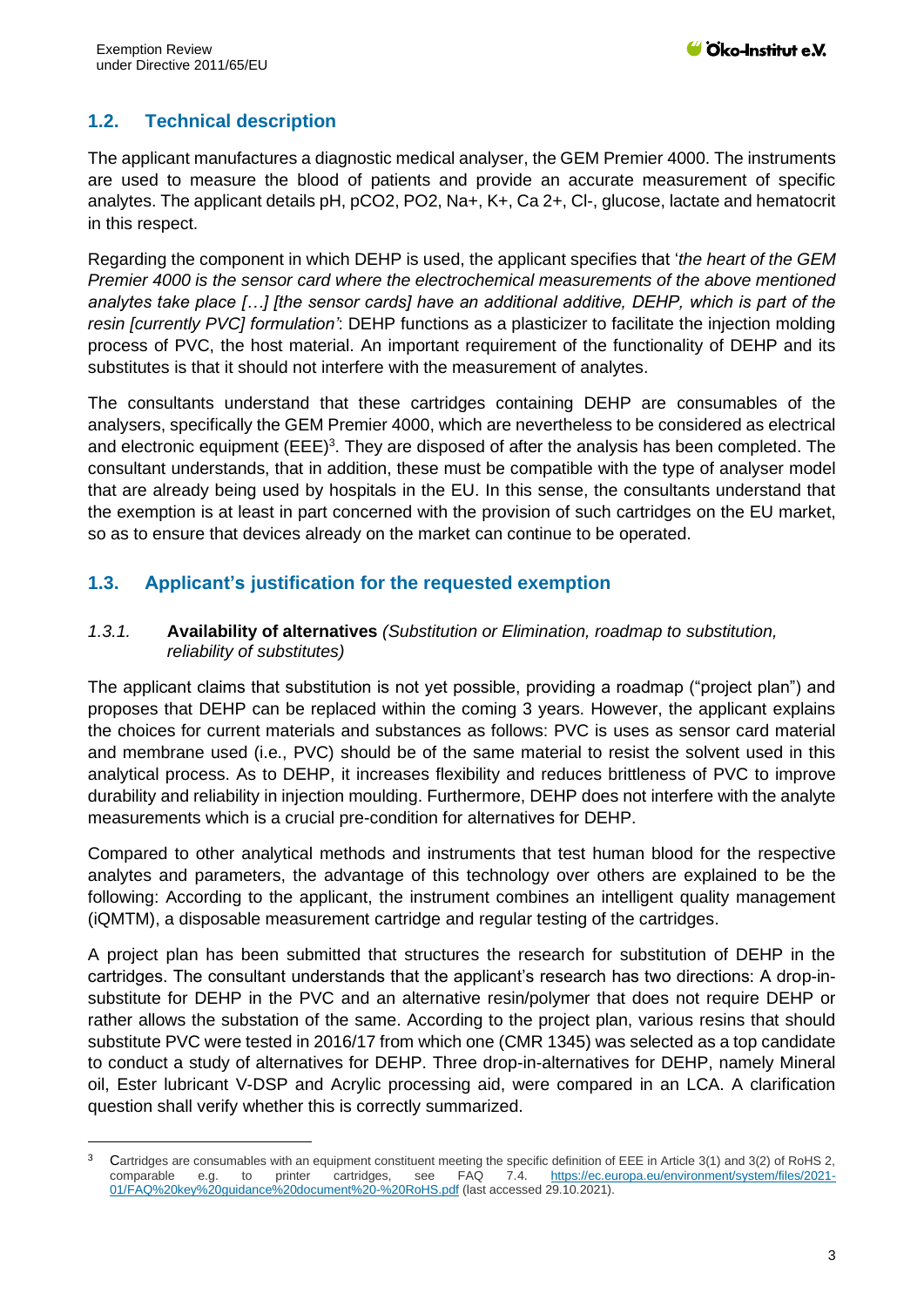### **1.3.2. Environmental and health arguments** *(also LCA aspects)*

Preliminary results of a life cycle analysis of the current GEM Premier 4000 sensor card and identified alternatives are included as Annex to the application. Based on the preliminary report a full LCA for substitution of DEHP is promised to be submitted and will be based on the alternative substances used in the CMR1345 resin: Mineral oil (CAS# 8042-47-5), Ester lubricant, V-DSP (CAS#14117-96- 5,) and Acrylic processing aid (CAS# 9063-87-0),

Preliminary results suggest that the three alternatives (for DEHP) are comparable to those of DEHP: '*Considering 18 environmental impact measures, the picture is mixed, with no substance being best by all measures. It should be noted that these are theoretical impacts assuming the substance all reaches the environment, but in the case of the sensor card the substance is encapsulated in the card.*'

No environmental and health arguments are provided in addition to the LCA.

## **1.3.3. Socioeconomic impacts**

The applicant does not refer to socioeconomic impacts of substitution, as "alternatives are currently not available" and no additional references or evidences are provided as to socioeconomic effects due to the finding that this is "not relevant as alternatives are currently not available".

## **2. Clarification Questions**

- 1. According to your application, the sensor cards provide the advantage, that they are disposable. However, it has not yet become clear whether one sensor card used per measurement of one analyte (e.g. Na+) / parameter (e.g. pH), or whether one sensor card is used per sample even when various concentrations and parameters are measured.
	- a) How often can one sensor card be used?

**IL Response:** A single GEM Premier 4000 sensor card is part of a multi-use disposable cartridge. One sensor card is used for up to 30 days or 450 whole blood sample measurements. Each sample measurement provides simultaneous results for multiple analytes, including pH,  $pCO<sub>2</sub>$ ,  $pO<sub>2</sub>$ , Na<sup>+</sup>, K<sup>+</sup>, Ca<sup>++</sup>, Cl<sup>-</sup>, hematocrit, glucose, and lactate. Therefore, each sensor card is used to report up to 4500 measured concentrations (450 whole blood samples x 10 analytes).

Note: The GEM Premier 4000 additionally provides tHb O<sub>2</sub>Hb, COHb, MetHb, HHb, and tBili results for each sample , but these analytes are measured spectrophotometrically and do not rely on the sensor card (therefore not impacted by DEHP replacement).

b) Is it correct to assume that the sensor cards that contain DEHP are designed specifically for each type/model of instrument, in this case the GEM Premier 4000.

**IL Response:** That assumption is correct, the sensor card containing DEHP is designed specifically for the GEM Premier 4000. Sensor cards for other type/models of instrument are not compatible with the GEM Premier 4000.

- 2. You provide an estimation of 1- 10 kg of DEHP entering the EU market annually.
	- a) Please specify the number of cartridges this corresponds to.

**-**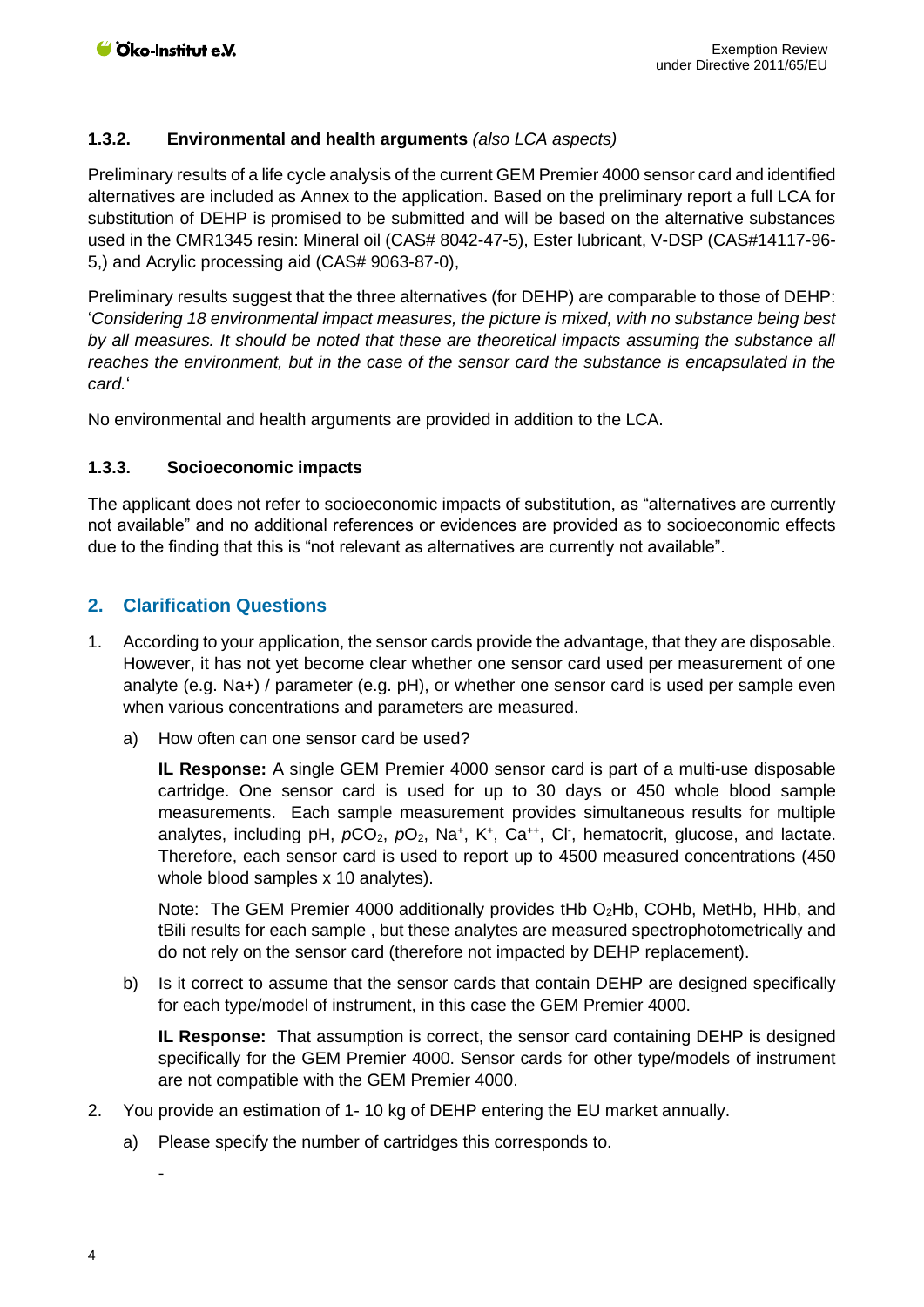b) Furthermore, please specify whether this encompasses only sensor cards for the GEM Premier 4000.

**IL Response:** The forecasted number of cartridges encompasses only GEM Premier 4000 cartridges. Each GEM Premier 4000 cartridge contains 1 sensor card.

c) Can you provide information about the typical size and weight range of the cartridges currently available on the EU market in order to give context for this data for stakeholders (public information).

**IL Response:** The following information is provided on the typical size and weight range of the cartridges:

- Typical cartridge dimensions: 25 x 16,5 x 16 cm
- Typical cartridge weight: 4.08 kg
- Typical sensor card weight: 5.1 g
- 3. Based on the Project Plan provided, it is understood that various resins that should substitute PVC were tested in 2016/17 from which one (CMR 1345) was selected as a top candidate to conduct a study of alternatives for DEHP. Three drop-in-alternatives for DEHP, namely Mineral oil, Ester lubricant V-DSP and Acrylic processing aid, were compared in an LCA.
	- a) Please explain whether this has been understood correctly.

**IL Response:** Yes, all three drop-in alternatives (Mineral, oil, Ester lubricant V-DSP, and Acrylic processing aid) are required in combination as a candidate to replace DEHP. All three alternatives are included in the LCA analysis.

b) So far, the applicant has provided a preliminary LCA for the comparison of DEHP-drop-insubstitutes. How do the alternatives compare from a functional performance point of view?

**IL Response:** The replacement of DEHP in the GEM Premier 4000 sensor card is on track with the project plan submitted as Appendix D with the exemption request form. As detailed in the testing summary, CMR 1345 met all defined performance criteria (Table 1 of Appendix B) and remains as the primary path forward for the GEM Premier 4000 platform. Further details can be found in Appendix B: Testing Summary for GEM Premier Systems with Sensor Card Resins Compliant with Directive 2011/65/EU submitted with the exemption request form.

c) When will the full LCA be available?

**IL Response:** The finalized LCA has been submitted with this response attached as updated versions of the confidential and non-confidential exemption request form as well as an updated version of Appendix F.

d) Will both, membrane and the "housing" of the membrane in the sensor card be replaced through the CMR 1345, or only the "housing" but not the membrane?

**IL Response:** Referring to the diagram shown below in Figure 1 which was included in the responses provided to the European Commission in March 2021, only the orange portion labelled 'Sensor card' will be replaced by CMR 1345. The sensor card can be appropriately described as the underlying substrate for the membrane, or the "housing" of the membrane. The membranes, hydrogels, pins, electrodes or silver print of the individual sensors will not be changed.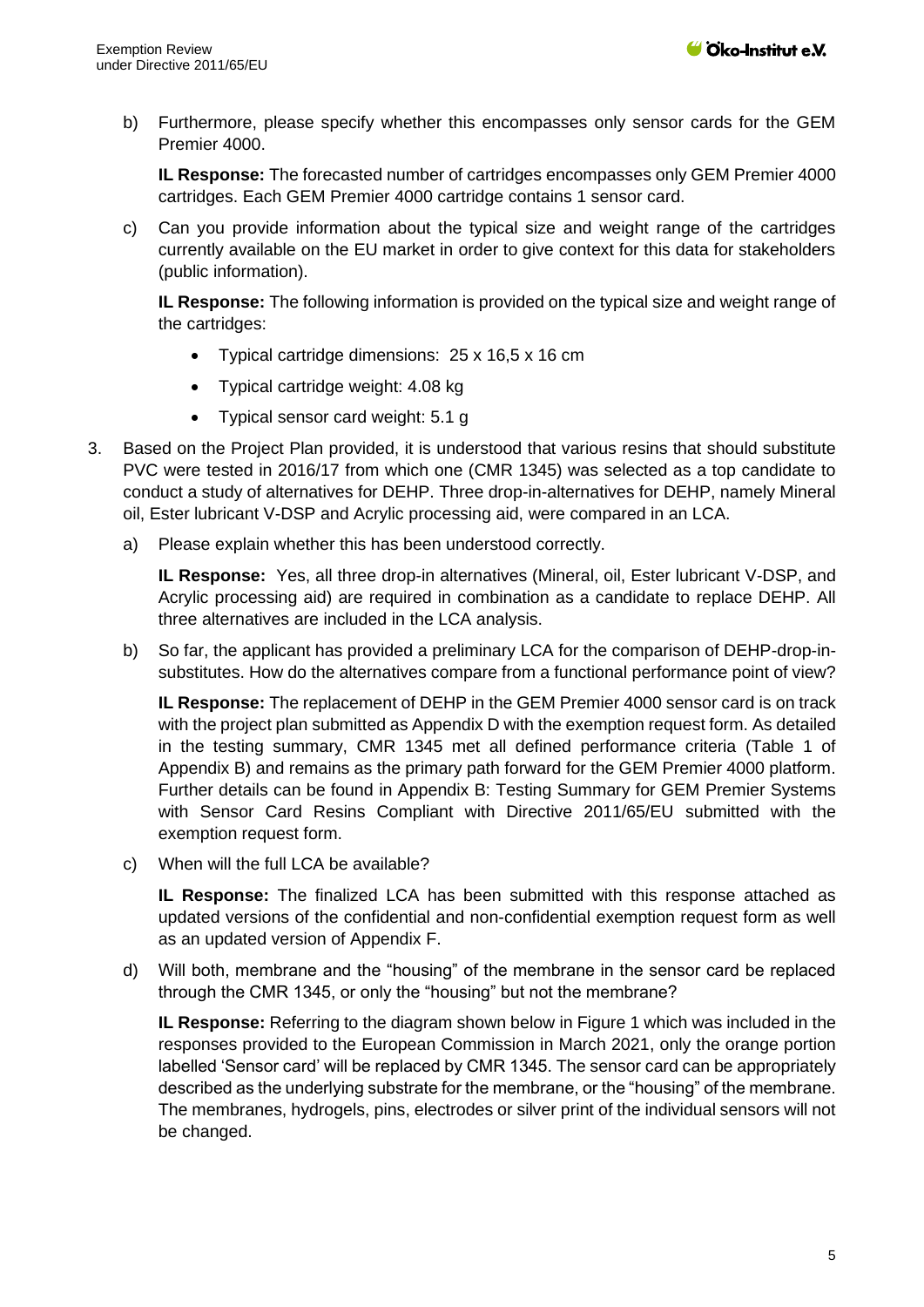

**Figure 1.** GEM Ion Selective Sensor

4. Your Exemption Request Form states that DEHP functions as a plasticizer in PVC which is understood as being an additive. In 2018, in its Exemption Request, the applicant, COCIR, expressed that "DEHP is used as a membrane solvent for the ISE". The general composition of the membranes is detailed as "29 wt % PVC, 70 wt % DEHP and an ionophore that imparts specificity for the particular ion of interest" (RoHS Pack 17 report<sup>4</sup>).

In contrast to the membrane specifications provided by COCIR, you specify the content of substance in homogeneous material to be 1.14 wt % for the GEM Premier 4000 cartridges. Against this differences, in view of the technical specifications in the consultant's report for Pack 17 and based on your understanding, please explain your view as to the terms "solvent" and "additive" in this regard.

**IL Response:** Within the IL exemption request form, the terms "solvent" and "additive" are used as follows. An "additive" is a component added to a mixture to impart a specific property to the mixture. In the IL exemption, DEHP is an additive used to increase the plasticity of the resin. A "solvent" is defined as a substance in which another material is dissolved or dispersed. We kindly suggest that Oeko Institute contact COCIR for their input on the use of these terms in their application for Ex 45.

5. The consultant bases its assessment of similarities and differences of the scope of COCIR's exemption request and the present exemption request on the explanations provided by IL/Intertek as an attachment to an E-Mail to the European Commission on April 15 2021. The consultant has received the respective document. If IL wishes to add information as to this explanation provided earlier, please in a response to this question comment on the difference in scope between the requested new exemption and the one to be granted based on the COCIR request.

**IL Response:** Please refer to the communication with the European Commission of March, April and May 2021, which detailed the technical differences in scope between the present exemption request and the COCIR exemption request and asked the European Commission to confirm that the COCIR exemption request would cover the equipment and uses of DEHP defined in the present exemption request. However, the European Commission in the email send to us on 4<sup>th</sup> May 2021 concluded that "Despite the similarity of the requested technical application for an exemption with the pending exemption decision for DEHP in ion selective electrodes under Pack 17, it was deemed after consultation that the current requested application is not consistent with this pending exemption wording".

<sup>4</sup> [https://rohs.exemptions.oeko.info/fileadmin/user\\_upload/RoHS\\_Pack\\_17/RoHS\\_Pack-17\\_final-final\\_May\\_2020.pdf](https://rohs.exemptions.oeko.info/fileadmin/user_upload/RoHS_Pack_17/RoHS_Pack-17_final-final_May_2020.pdf)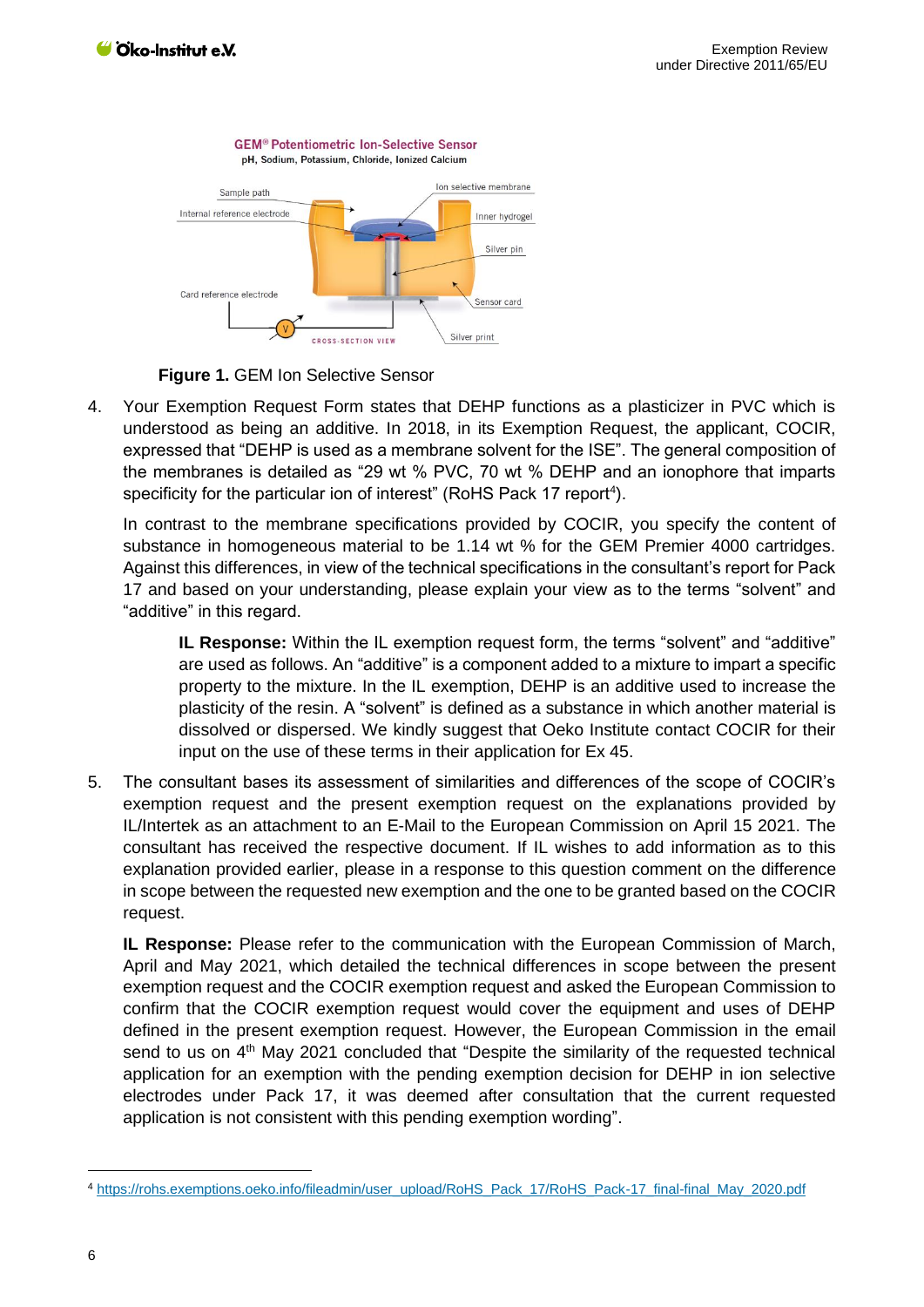- 6. Based on your correspondence (E-mail to the European Commission on April 15 2021, incl. attachment), it is understood that the PVC sensor card is applied for measurement of blood concentration of certain ions, e.g. Na+, as well as for amperometric, conductometric and spectrophotometric. In the Exemption Request Form (submitted Jan 21 2021, page 1) you propose the wording of the requested exemption to specify "amperometric, potentiometric and conductometric electrochemical sensors". This does not include spectrophotometric measurements. While amperometric, potentiometric and conductometric measurements as well as measurement of ionic analytes require an (ion selective) electrode, photometric measurements are based on effects of the analyte after a light-induced excitation.
	- a) Please specify which analytes and/or parameters are measured through photometric measurements through the means of GEM Premier 4000.

**IL Response:** CO-Oximetry parameters (tHb, O2Hb, COHb, MetHb, HHb) and total bilirubin are measured and reported through spectrophotometric methods on the GEM 4000 system along with the 3 other electrochemical methods described above. However, these spectrophotometric measurements are not performed on the sensor card and are not part of the exemption.

b) Please explain whether it is right to understand that the sensor card applied in the GEM Premier 4000 is more than an ISE based on the definition of an ISE being a sensor composed of an electrode with a selective membrane that seals to an underlying substrate). Please elaborate on this in your answer.

**IL Response:** The GEM Premier 4000 contains both ion selective electrodes (potentiometric sensors), and well as amperometric sensors and conductometric sensors. Not all of sensors on the GEM Premier 4000 sensor card meet the definition of ISE defined above. The amperometric sensors differ because the membrane does not provide selectivity and instead utilizes enzymes to convert analytes of interest to measurable signals, and the conductometric sensor for hematocrit does not utilize a membrane at all.

c) Please provide an exhaustive list of measurements that are possible to conduct through the means of the GEM Premier 4000, please further specify whether for all these measurements an electrode using DEHP is required.

**IL Response:** The measurements reported on the GEM Premier 4000 are listed below along with an indication of whether or not they utilize and electrode using DEHP.

| <b>Reported</b><br><b>Measurement</b> | <b>Measurement</b><br>Methodology | Utilize an electrode<br>using DEHP |
|---------------------------------------|-----------------------------------|------------------------------------|
| pH                                    | Potentiometric (ISE)              | Yes                                |
| pCO <sub>2</sub>                      | Potentiometric (ISE)              | Yes                                |
| pO <sub>2</sub>                       | Amperometric                      | Yes                                |
| $Na+$                                 | Potentiometric (ISE)              | Yes                                |
| $K +$                                 | Potentiometric (ISE)              | Yes                                |
| $Ca++$                                | Potentiometric (ISE)              | Yes                                |
| $Cl-$                                 | Potentiometric (ISE)              | Yes                                |
| Hematocrit                            | Conductometric                    | Yes                                |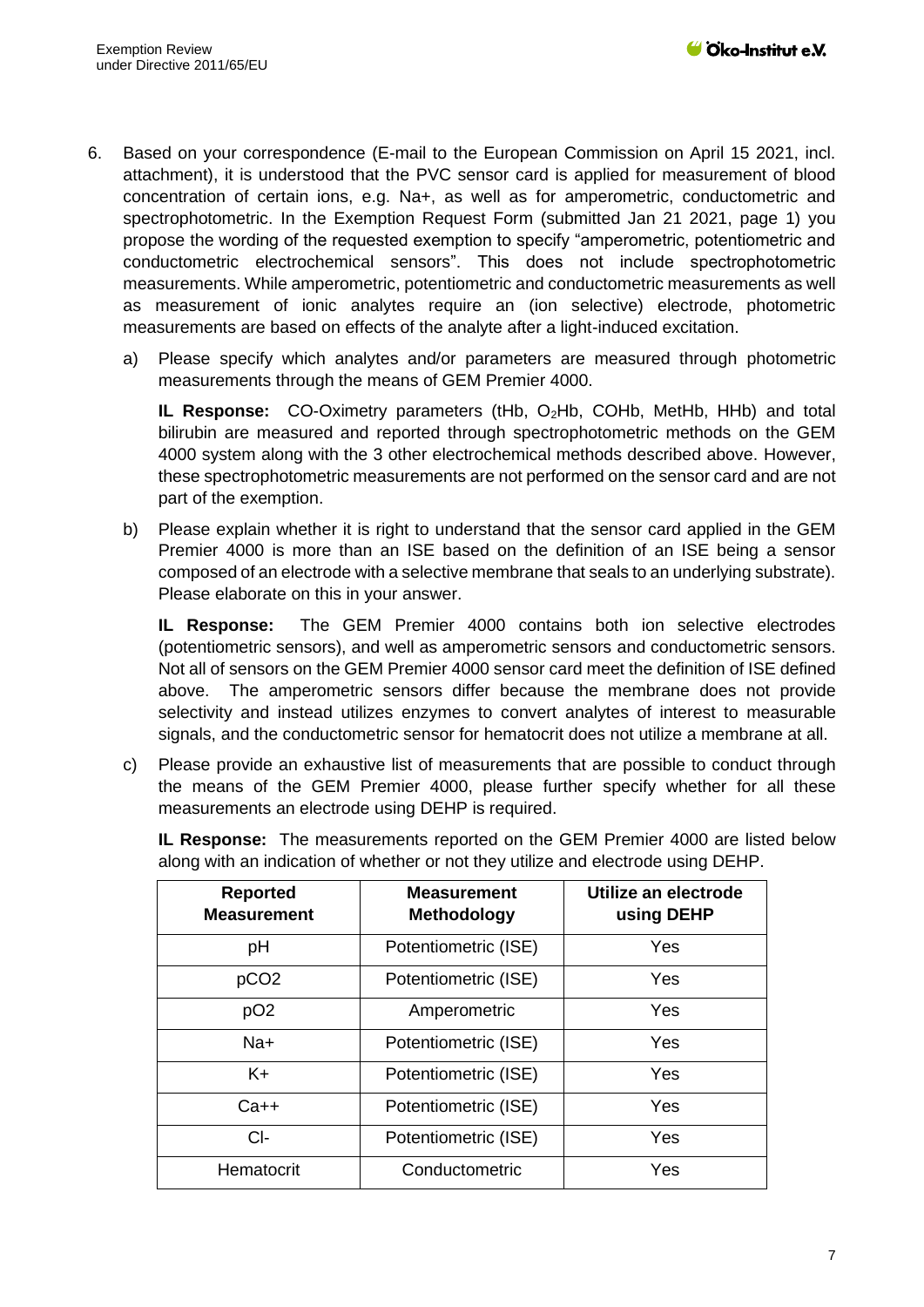| Glucose                       | Amperometric       | Yes       |
|-------------------------------|--------------------|-----------|
| Lactate                       | Amperometric       | Yes       |
| tHb                           | Spectrophotometric | <b>No</b> |
| O <sub>2</sub> H <sub>b</sub> | Spectrophotometric | <b>No</b> |
| <b>COH<sub>b</sub></b>        | Spectrophotometric | <b>No</b> |
| MetHb                         | Spectrophotometric | <b>No</b> |
| <b>HH<sub>b</sub></b>         | Spectrophotometric | <b>No</b> |
| tBili                         | Spectrophotometric | <b>No</b> |

7. Provided that the exemption request is rejected and the use of DEHP in sensor cards for the GEM Premier 4000 is seen not covered under RoHS Ex. 45, please provide an estimate of socioeconomic impacts with a special focus on impacts for health facilities.

**IL Response:** If the present application is rejected by Competent EU Authorities and if the use of DEHP in sensor cards for the GEM Premier 4000 is seen not covered under RoHS Ex. 45, the negative socioeconomic impact for Healthcare Facilities will be significant.

- If the exemption application is rejected those instruments would need to be removed from service and disposed of.
- New capital equipment would need to be purchased by healthcare providing institutions.
- The new equipment would need to be validated by the healthcare providers.
- Hospital staff would need to be trained to operate the new equipment.
- Demand for this volume of equipment and installation activities could not be met in a short period of time and resulting in lack of availability of testing capacity.

Please refer to the attached copies of communications submitted to the Oeko-Institute in December 2017, by the two European Healthcare institutions ASST-Bergamo Est and CHU de Clermont-Ferrand confirming the need to ensure continued availability of GEM analyzers in order to ensure well-functioning healthcare operations as well as the safety of patients.

8. Given the fact, that RoHS the Pack 17 Exemption official publication is pending, the final wording is not yet clear. However, provided that the suggested wording<sup>5</sup> as set out by the Commission in August 2021 will be the final legal wording, and provided that it will be clarified that your and COCIR's Exemption requests can be summarized, does your organisation have a preference for the current proposed wording for Ex. 45 ("Bis(2-ethylhexyl) phthalate (DEHP) in ion selective

-

<sup>5</sup> [https://ec.europa.eu/transparency/documents-register/detail?ref=C\(2021\)5868&lang=en](https://ec.europa.eu/transparency/documents-register/detail?ref=C(2021)5868&lang=en) (accessed